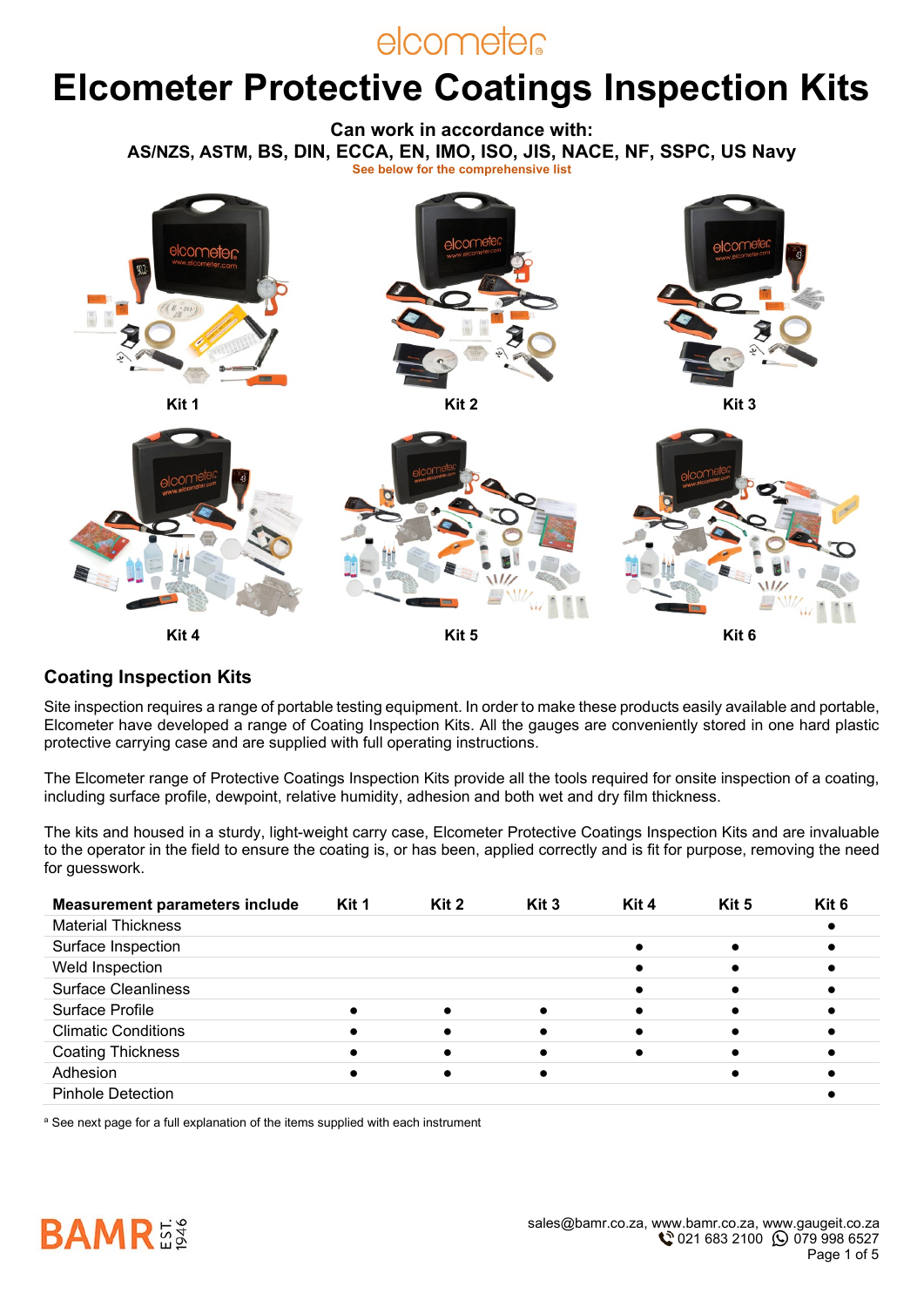# elcometer

## **Technical Specifications**

| <b>Kit Content / Part Number</b>                                                                    | YKIT-PROTECTIVE-KIT |           |           |            |            |           |           |           |
|-----------------------------------------------------------------------------------------------------|---------------------|-----------|-----------|------------|------------|-----------|-----------|-----------|
|                                                                                                     | 1                   | 2S        | 2Τ        | 3S         | 3T         | 4         | 5         | 6         |
| Elcometer MTG2 Material Thickness Gauge                                                             |                     |           |           |            |            |           | $\bullet$ |           |
| Elcometer 128 Pictorial Standards                                                                   |                     |           |           |            |            | $\bullet$ | $\bullet$ |           |
| Elcometer 131/1C Telescopic Inspection Mirror                                                       |                     |           |           |            |            |           | $\bullet$ |           |
| Elcometer 137 Illuminated Magnifier                                                                 |                     |           |           |            |            |           |           |           |
| Elcometer 144 Paint Safe Marker Pens (Pack of 3)                                                    |                     |           |           |            |            | $\bullet$ | $\bullet$ |           |
| Elcometer 147 Weld Gauge                                                                            |                     |           |           |            |            | $\bullet$ | $\bullet$ |           |
| Elcometer 142 Dust Tape Test Kit                                                                    |                     |           |           |            |            | $\bullet$ | $\bullet$ |           |
| Elcometer 138 Bresle Salt Kit <sup>2</sup>                                                          |                     |           |           |            |            | $\bullet$ | $\bullet$ |           |
| Elcometer 138/2 Surface Contamination kit                                                           |                     |           |           |            |            |           | $\bullet$ |           |
| Elcometer 122 Testex® Replica Tape - Coarse & X-Coarse                                              | $\bullet$           | $\bullet$ | $\bullet$ |            |            |           |           |           |
| Elcometer 124 Thickness Gauge                                                                       | $\bullet$           | $\bullet$ | $\bullet$ |            |            |           | $\bullet$ |           |
| Elcometer 224 Integral Digital Surface Profile Gauge                                                |                     | Basic     |           | Basic      | Top        | Top       |           |           |
| Elcometer 224 Separate Digital Surface Profile Gauge                                                |                     |           | Top       |            |            |           | Top       | Top       |
| Elcometer 116 Whirling Hygrometer                                                                   | $\bullet$           |           |           |            |            |           |           |           |
| Elcometer 114 Dewpoint Calculator                                                                   | $\bullet$           |           |           |            |            |           |           |           |
| Elcometer 212 Digital Pocket Thermometer - Surface<br>Probe                                         | $\bullet$           |           |           |            |            |           |           |           |
| Elcometer 319 Digital Dewpoint Meter                                                                |                     | Std       | Top       | Std        | Top        | Top       | Top       | Top       |
| Elcometer 107 Cross Hatch Cutter                                                                    | $\bullet$           | $\bullet$ | $\bullet$ | $\bullet$  | $\bullet$  |           |           |           |
| Elcometer 112 Hexagonal Wet Film Comb: 25-3000µm                                                    | $\bullet$           | Y         | Y         |            |            | $\bullet$ | $\bullet$ |           |
| Elcometer 115 Wet Film Comb (Set of 4)                                                              |                     |           |           | $\bullet$  | $\bullet$  |           |           |           |
| Elcometer 456 Integral Digital F Coating Gauge, 0-1500um                                            | Basic               |           |           |            |            |           |           |           |
| Elcometer 456 Separate Digital Coating Thickness Gauge                                              |                     | Std       | Std       | Top        | Top        | Top       | Top       | Top       |
| Elcometer 456 Standard Separate Probe, 0 - 1500um                                                   |                     | Ferrous   | Ferrous   | <b>FNF</b> | <b>FNF</b> |           |           |           |
| Elcometer 456 Ferrous Standard Separate F2 Probe, 0-5mm                                             |                     |           |           |            |            | Ferrous   | Ferrous   | Ferrous   |
| ElcoMaster® Software CD and USB Cable                                                               |                     | $\bullet$ | $\bullet$ | $\bullet$  | $\bullet$  | $\bullet$ | $\bullet$ |           |
| Elcometer 121 Paint Inspection Gauge with Cross Hatch<br>cutters 6 x 1, 2 & 3mm & ISO Adhesive Tape |                     |           |           |            |            |           | Top       | Top       |
| Elcometer 270 Pinhole Detector                                                                      |                     |           |           |            |            |           |           | $\bullet$ |
| Dimensions of Inspection Kit Carry Case                                                             |                     |           |           |            |            |           |           |           |
| Length (mm)                                                                                         | 456                 | 456       | 456       | 456        | 456        | 495       | 575       | 575       |
| Breadth (mm)                                                                                        | 384                 | 384       | 384       | 384        | 384        | 420       | 475       | 475       |
| Height (mm)                                                                                         | 110                 | 127       | 127       | 127        | 127        | 175       | 205       | 205       |
| Certificate                                                                                         | $\bullet$           | $\bullet$ | $\bullet$ | $\bullet$  | $\bullet$  | $\bullet$ | $\bullet$ | $\bullet$ |
|                                                                                                     |                     |           |           |            |            |           |           |           |

<sup>1</sup> Swedish Rust Standard ISO 8501, SIS055900 supplied in Metric Kit, US Standard SSPC VIS 1-01 and VIS-3 supplied in Imperial Kit

² Supplied with Bresle Samplers not Bresle Patches

| <b>Part Number</b>  | <b>Description</b>                                     | <b>Certificate</b> |
|---------------------|--------------------------------------------------------|--------------------|
| YKIT-PROTECTIVE-1M  | Elcometer Protective Coatings Inspection Kit 1         |                    |
| YKIT-PROTECTIVE-2SM | Elcometer Protective Coating Inspection Kit 2 Standard |                    |
| YKIT-PROTECTIVE-2TM | Elcometer Protective Coating Inspection Kit 2 Top      |                    |
| YKIT-PROTECTIVE-3SM | Elcometer Protective Coating Inspection Kit 3 Standard |                    |
| YKIT-PROTECTIVE-3TM | Elcometer Protective Coating Inspection Kit 3 Top      |                    |
| YKIT-PROTECTIVE-4M  | Elcometer Protective Coatings Kit 4                    |                    |
| YKIT-PROTECTIVE-5M  | Elcometer Protective Coatings Inspection Kit 5         |                    |
| YKIT-PROTECTIVE-6M  | Elcometer Protective Coating Inspection Kit 6          |                    |

• Certified kit available upon request

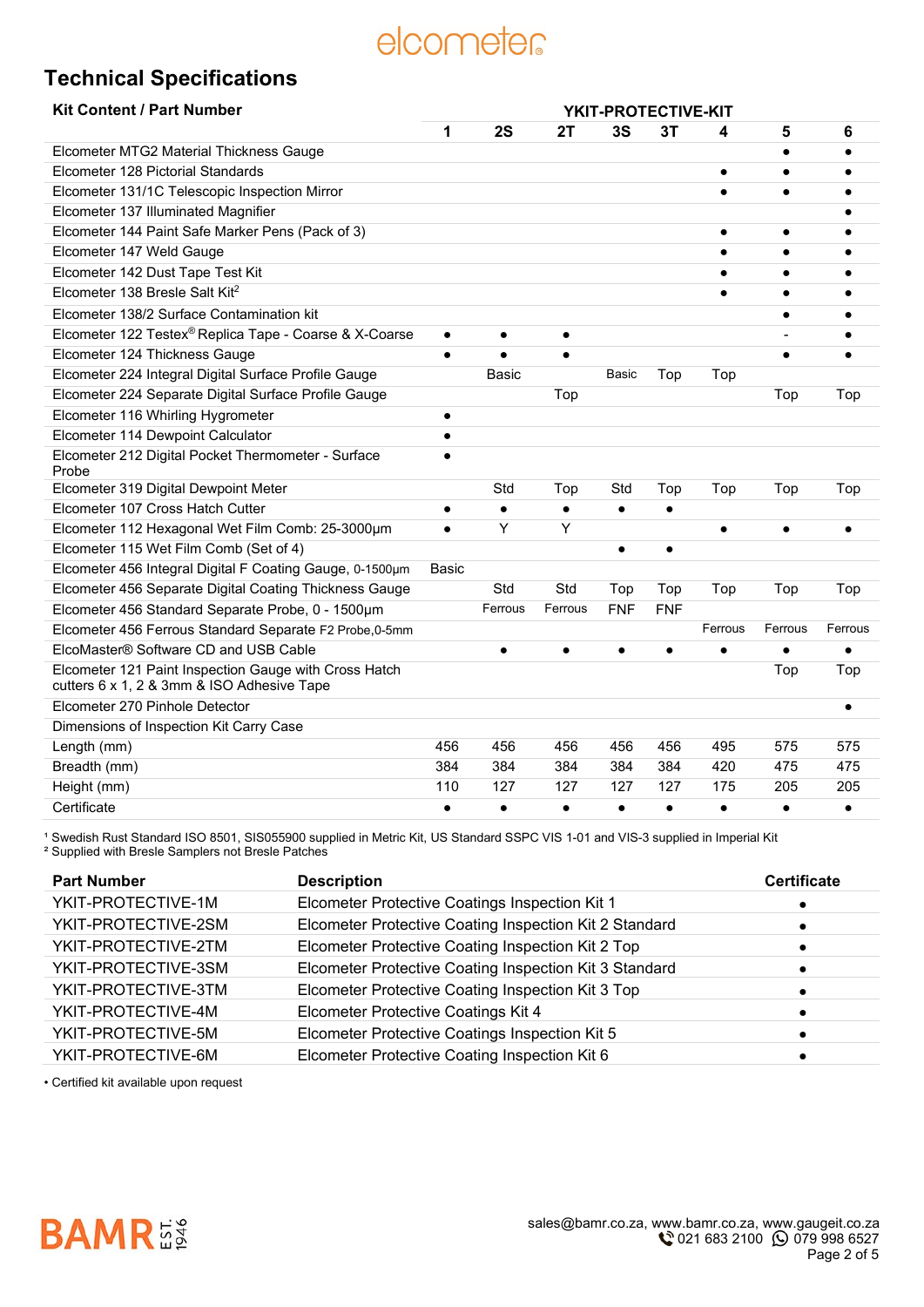## **Packing Lists**



# elcometer

### **Elcometer MTG2 Material Thickness Gauge**

Supplied in kits 5M & 6M, complete with:

- Transducer & Couplant
- Calibration certificate
- Wrist harness
- Protective case
- Screen protector, 2 x AA batteries & Operating instructions

#### **Elcometer 128/1 Pictorial Standards BS EN ISO 8501- 1:2007/SIS 055900**

Supplied in kits 4M, 5M & 6M

**Elcometer 131/1C Telescopic Inspection Mirror** Supplied in kits 4M, 5M & 6M

#### **Elcometer 137 Illuminated Magnifier**  Supplied in kit 6M

**Elcometer 144 Paint Safe Marker Pens (Pack of 3)** Supplied in kits 4M, 5M & 6M

**Elcometer 147 Weld Gauge** 

Supplied in kits 4M, 5M & 6M

### **Elcometer 142 ISO 8502-3 Dust Tape Test Kit**

Supplied in kits 4M, 5M & 6M, complete with:

• Illuminated Magnifier with Graticule

- LR14 Batteries (2x)
- Adhesive Tape
- Comparator Display Board
- Dust Assessment Plate
- Test Record Pad (25 sheets)

#### **Elcometer 138 Bresle Salt Kit**

Supplied in kits 4M, 5M & 6M, complete with:

- Box of 25 Elcometer 135C Bresle Test Patches
- Elcometer 138E Conductivity Meter
- 250ml bottle of pure water & 30ml plastic beaker
- 3 x 3ml syringes & 3 x blunt needles
- 1 x 20ml Single Use Pouch Standard 1413 µS/cm Calibration **Solution**
- 4 x LR44 batteries, Transit Case & User Guide

#### **Elcometer 138/2 Surface Contamination Kit**

Supplied in kits 5M & 6M, complete with:

- Elcometer 135C Bresle Test Patch x 50
- pH Test Strips x 100
- Iron Test Strips x 100
- Chloride Test Strips x 40
- Syringes, 5ml x 3, Needles (Blunt) x 3
- Plastic Beaker 30ml
- Transit Case & User Guide

**Elcometer 122 Testex Replica Tape - Coarse & X-Coarse** 

Supplied in kits 1M, 2SM, 2TM & 6M

**Elcometer 124 Thickness Gauge** 

Supplied in kits 1M, 2SM, 2TM, 5M & 6M

#### **Elcometer 224 Integral Digital Surface Profile Gauge, 0-500μm**

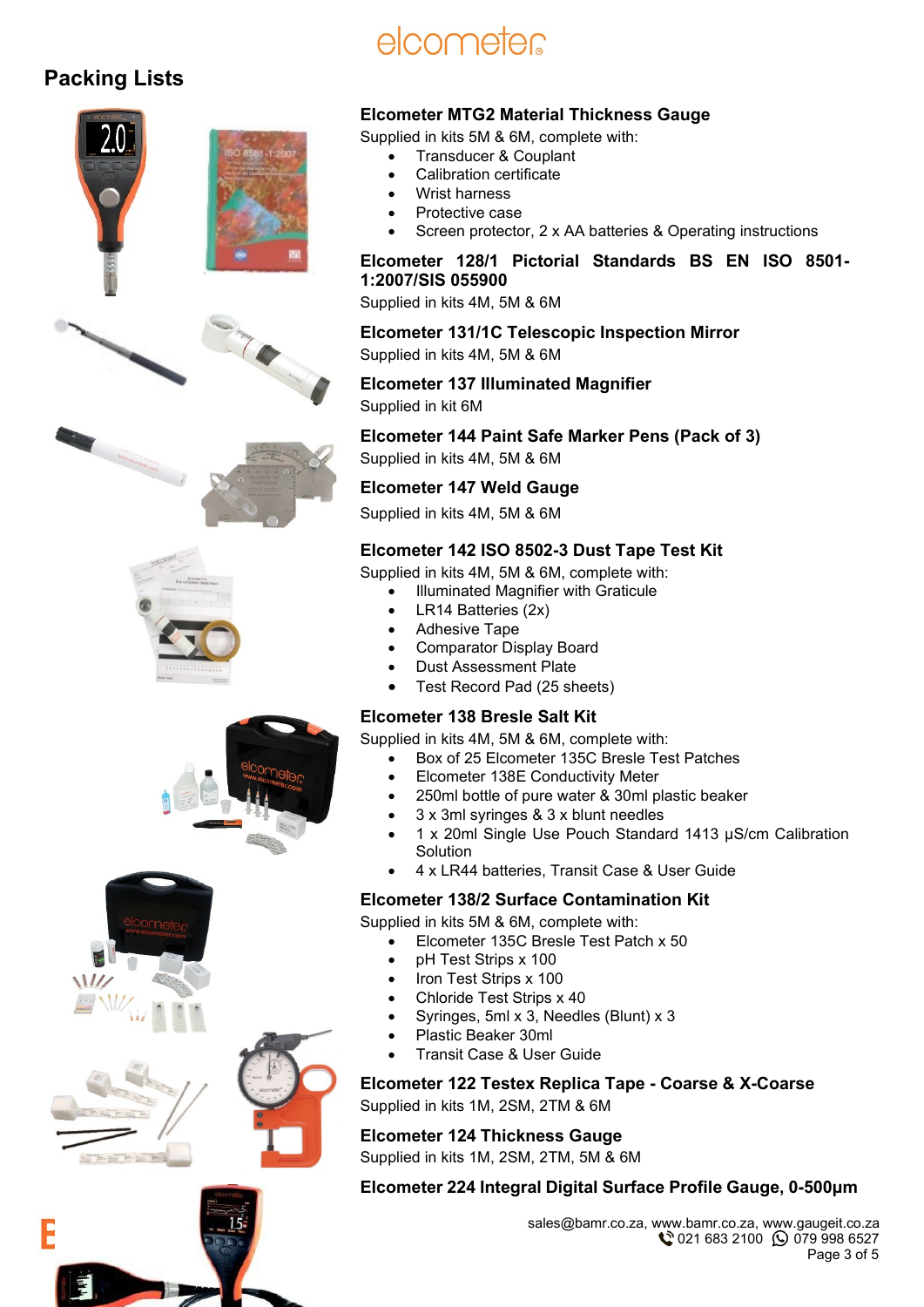



Supplied in kits 2SM, 3SM, 3TM & 4M, complete with:

- Calibration Test Foils Nominal Values: 125 & 500μm
	- Glass Zero Tile
- AA Batteries (x2)
- Probe Tip Protection Cap
- Wrist Strap
- **Test Certificate**

#### **Elcometer 224 Separate Digital Surface Profile Gauge and Standard Separate Probe, 0 - 500μm**

Supplied in kits 2TM, 5M & 6M complete with:

- AA Batteries (x2)
- Calibration Test Foils Nominal Values: 125 & 500μm
- Glass Zero Tile
- Probe Tip Protection Cap Wrist Strap
- **Test Certificate**

#### **Elcometer 116 Whirling Hygrometer**

Supplied in kit 1M

**Elcometer 114 Dewpoint Calculator**  Supplied in kit 1M

**Elcometer 212 Digital Pocket Thermometer - Surface Probe** Supplied in kit 1M

#### **Elcometer 319 Digital Dewpoint Meter**

Supplied in kits 2SM, 2TM, 3SM, 3TM, 4M, 5M & 6M, complete with:

- AA Batteries (x2)
- Wrist Strap
- Carry case
- Calibration certificate
- USB Cable (for Top model)
- Operating instructions

#### **Elcometer 107 Cross Hatch Cutter**

Supplied in kits 1M, 2SM, 2TM, 3SM, 3TM, complete with:

- Metric Kit 1: 6 x 1mm & 6 x 2mm Cutter; Kit 2 & 3: 6 x 2mm Cutter
- Metric Kits: 1 Roll of ISO Tape
- Allen Key (2.5mm)
- **Brush**
- **Eye Glass**

#### **Elcometer 112 Hexagonal Wet Film Comb**

Supplied in kits 1M, 2SM, 2TM, 4M, 5M & 6M:

• Metric Kits: 25 – 3000μm

#### **Elcometer 115 Wet Film Combs, Set of 4**

- Supplied in kits 3SM, 3TM:
	- Metric Kits: 20 325μm, 50 450μm, 50 750μm & 125 1250μm

## **Elcometer 456 Integral Digital Coating Thickness Gauge, 0- 1500μ**

Supplied in kit 1M, complete with:

- Scale 1 Foil Set: 25, 50, 125, 250, 500 & 1000μm
- AA Batteries (x2)
- Wrist Strap
- **Test Certificate**

## **Elcometer 456 Separate Digital Coating Thickness Gauge**

R7